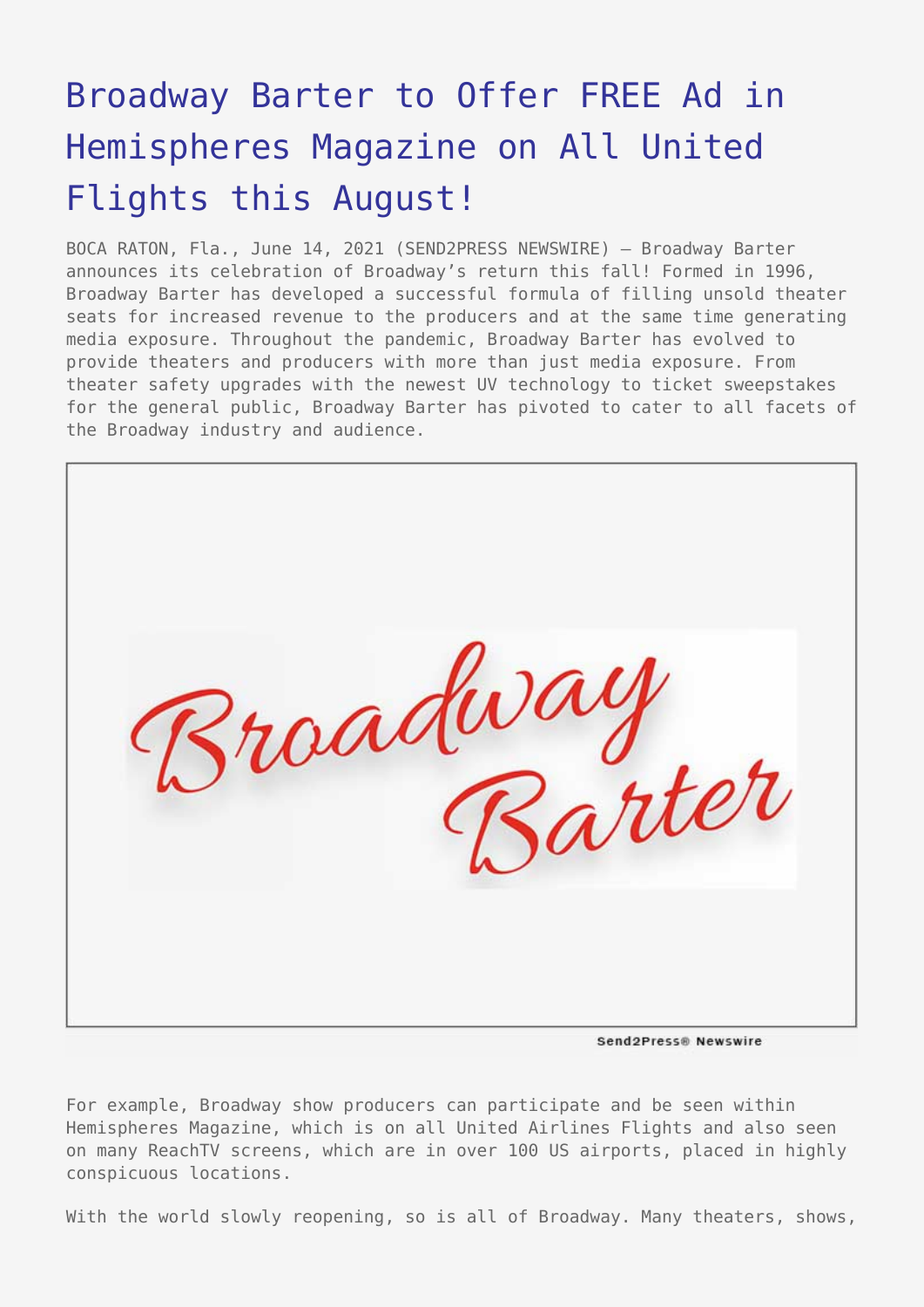and producers are gearing up for their return this fall and Broadway Barter is ready to kick off the season with a bang!

Broadway Barter is extending an invaluable offer to any show opening in 2021; a free ad listing in August issue of United Airline's inflight magazine Hemispheres!

Broadway Barter will also introduce its new 15 second video plug on our airport ReachTV screens at a variety of domestic airports for ALL participating shows in our summer Hemispheres issues in our "Win a Pair" promotion.

The "Win a Pair" sweepstakes provides everyone a chance to win a pair of tickets to the hottest shows on Broadway! Millions of air travelers can view the sweepstakes on airport TVs, specifically in NY at Kennedy, LaGuardia, and Newark, as well as some major feeder airports into New York like Miami, Fort Lauderdale, Orlando, and many more.

To qualify for this free promotional space, producers must advise Broadway Barter of their desire to be included no later than Friday, June 25th. Any show from the list below will qualify. Plus, to qualify for the bonus ReachTV video space, you also must partake in Broadway Barter & Broadway Value's "Win a Pair" promotion.

If you wish to participate and claim your free space, or get more information, call today at +1-844-922-3959. Please also go to the Broadway Barter [website](https://broadwaybarter.com) to learn more about what they can do for your re-opening and to view the safety and media kit.

More information: <https://broadwaybarter.com/>

## **LIST OF QUALIFYING SHOWS:**

**"**Pass Over" – Opening Night: September 12 at August Wilson Theatre.

"Hadestown" – September 2 at the Walter Kerr Theatre.

"Hamilton" – September 14 at the Richard Rodgers Theatre.

"Wicked" – September 14 at the Gershwin Theatre.

"The Lion King" – September 14 at the Minskoff Theatre.

"Chicago" – September 14 at the Ambassador Theatre.

"Lackawanna Blues" – Previews Begin: September 14, Opening Night: September 28 at the Samuel J Friedman Theatre.

"Six" – Previews Begin: September 17, Opening Night: October 3 at the Brooks Atkinson Theatre.

"American Utopia" – September 17 at the Hudson Theatre.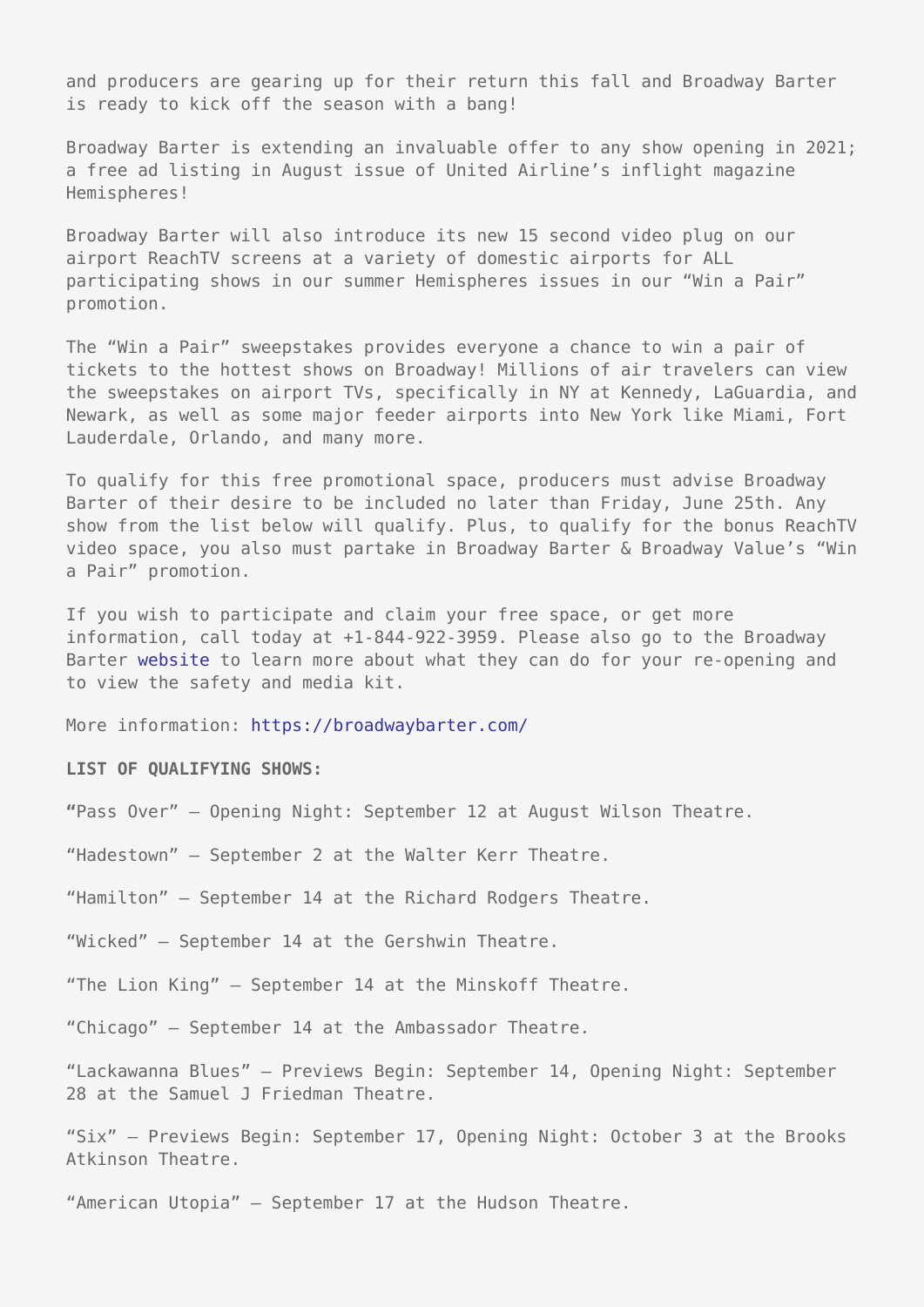"Come From Away" – September 21 at the Schoenfeld Theatre.

"Moulin Rouge" – September 24 at the Al Hirschfeld Theatre.

"The Lehman Trilogy" – Previews Begin: September 25, Opening Night: October 14 at the Nederlander Theatre.

"Aladdin" – September 28 at the New Amsterdam Theatre.

"Thoughts of a Colored Man" – Previews Begin: October 1, Opening Night: October 31 at the Golden Theatre.

"Tina" – October 8 at the Lunt-Fontanne Theatre.

"Caroline, or Change" – Previews Begin: October 8, Opening Night: October 27 at Studio 54.

"Girl From the North Country" – October 13 at the Belasco Theatre.

"Ain't Too Proud" – October 16 at the Imperial Theatre.

"Jagged Little Pill" – October 21 at the Broadhurst Theatre.

"Mrs. Doubtfire" – Previews Begin: October 21, Opening Night: December 5 at the Stephen Sondheim Theatre.

"The Phantom of the Opera" – October 22 at the Majestic Theatre.

"Trouble in Mind" – Previews Begin: October 29, Opening Night: November 8 at the American Airlines Theatre.

"Diana" – Previews Begin: November 2, Opening Night: November 17 at the Longacre Theatre.

"Flying Over Sunset" – Previews Begin: November 4, Opening Night: December 6 at Lincoln Centers Vivian Beaumont Theater.

"MJ" – Previews Begin: December 6, Opening Night: February 1, 2022 at the Neil Simon Theatre.

"Dear Evan Hansen" – December 11 at the Music Box Theatre.

"Company" – Previews Begin: December 20, Opening Night: January 9, 2022 at the Jacobs Theatre.

"The Music Man" – Previews Begin: December 20, Opening Night: February 10, 2022 at the Winter Garden Theatre.

"Skeleton Crew" – Previews Begin: December 21, Opening Night: January 12, 2022 at the Samuel J. Friedman Theatre.

**ABOUT BROADWAY BARTER:**